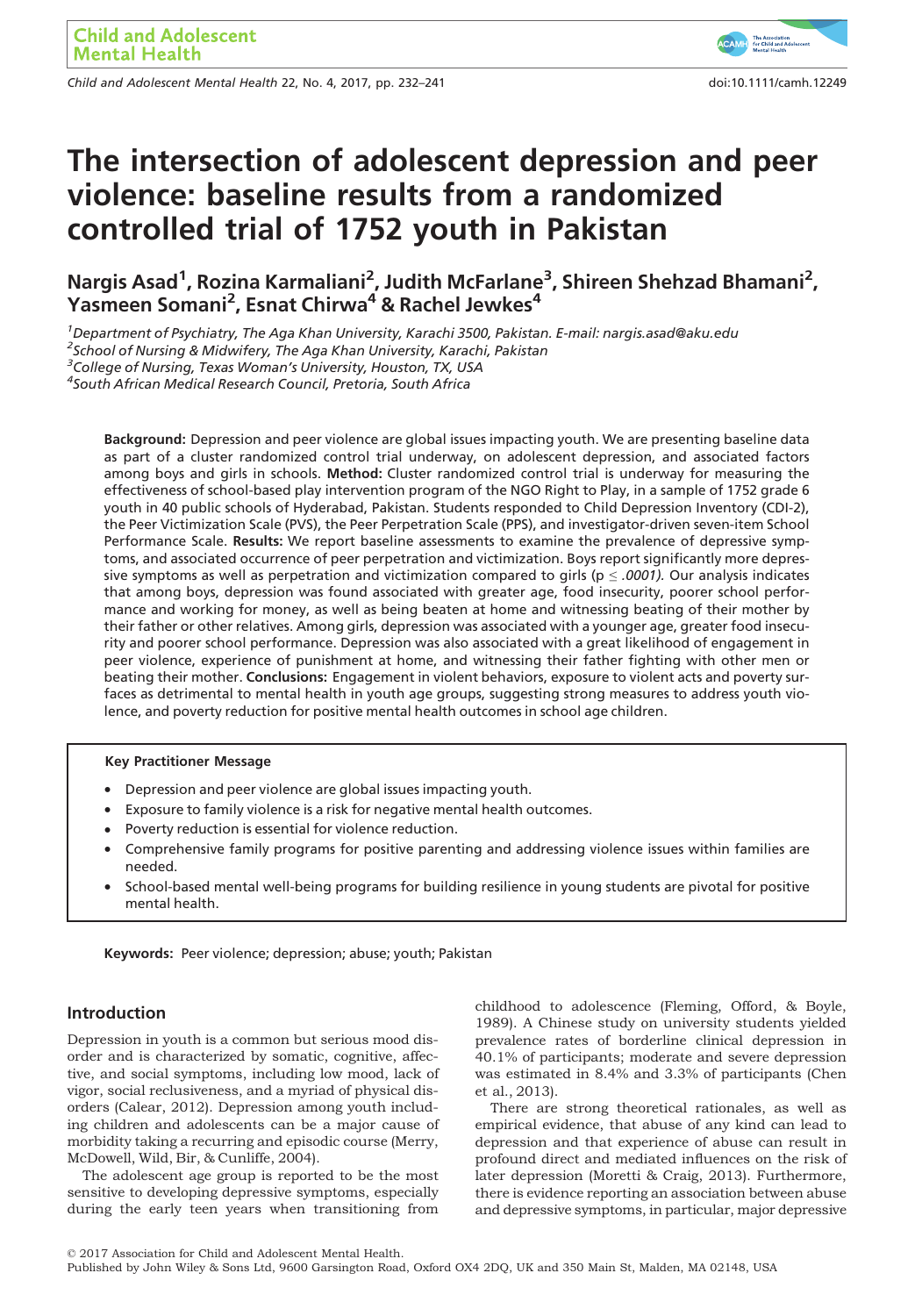disorder (MDD) (Brown, Cohen, Johnson, & Smailes, 1999; Paul & Eckenrode, 2015; Widom, White, Czaja, & Marmorstein, 2007).

Equally concerning as youth depression is peer violence, including victimization and perpetration. One form of youth violence, specifically bullying, is reported by the World Health Organization (WHO) as impacting 32% of children (one in three) across 38 countries (WHO, 2009). All types of peer victimization, both physical and emotional, are associated with maladjustment and psychological distress among boys and girls of all ages (Hawker & Boulton, 2000). The most cited mental health correlates of peer victimization are depression and anxiety, ideation, attempted and completed suicides, schoolrelated fear, anxiety, and avoidance. Researchers in India, a culture closer to the present study context, also report a high prevalence of peer victimization and associated psychosocial consequences such as low self-esteem and compromised academic performance (Malhi, Bharti, & Sidhu, 2014).

To better understand the intersection of youth depression and youth violence, the social and family context must be considered. From an ecological perspective, peer victimization and perpetration processes result from a multifactorial interaction between person and environment, with factors including individual characteristics, family patterns, peer relationships, school functioning, and community, culture, and society norms (Mishna, Khoury-Kassabri, Gadalla, & Daciuk, 2012). There is a consensus that peer victimization and perpetration is connected to parenting characteristics and family environment context (Boel-Studt & Renner, 2013). Characteristics of the family and home environment related to peer victimization and perpetration include parent–child conflict, parental discipline techniques, and parent communication patterns (Boel-Studt & Renner, 2013). In a study of Scandinavian boys, Olweus described the families of boys who bully as lacking in warmth, parental monitoring, and as using more physical violence within the family (Olweus, 1994). A detached and hostile family environment among youth who bully is described in many other studies (Espelage & Swearer, 2003; Griffin & Gross, 2004; Hong & Espelage, 2012; Smith, 2004). However, much less information is known about what parenting and familial factors are associated with youth who are victimized. Cook found that family and home environments significantly predicted victimization; however, the overall effect sizes were lower than other factors such as community factors and peer influences (Cook, Williams, Guerra, Kim, & Sadek, 2010).

Some families with peer victimized youth may be cohesive; yet sometimes parents, and in particular mothers, can be over protective of victimized children, which may inhibit the development of independence and the skills needed to effectively navigate social interactions and resolve conflict (Berdondini & Smith, 1996; Bowers, Smith, & Binney, 1994; Duncan, 1999). Research documents a connection between a hostile family environment and child maltreatment and peer victimization. Youth who experience one form of victimization may also be at greater risk of other forms of victimization (Finkelhor, Ormrod, Turner, & Hamby, 2005).

Clearly, to optimize adolescent development, more information is needed on the intersection and consequences of youth depression and victimization. The Department for International Development (DFID) of UKAID (Works, 2015) is funding a program of research to understand better how to prevent violence against women and girls. One of the interventions being evaluated is located in urban public schools in Pakistan and seeks to measure the differential outcomes of youth violence (i.e. peer perpetuation and victimization) and improved child mental health (i.e. less depressive symptoms) following a 2-year play-based intervention delivered by the NGO Right to Play (Play, 2016).

This paper describes the prevalence of youth depression, by gender, and its association with peer youth victimization and perpetration, family characteristics, gender attitudes, and youth academic performance among sixth graders attending public schools in Pakistan. If youth depression is to be prevented and meaningful interventions applied, contextual factors must be examined and understood, such as peer violence.

This study is groundbreaking in Pakistan; we have not been able to find another work with the same age group (as young as sixth graders) looking at mental health outcomes and its association with violence of various forms occurring in schools and families. Family life characteristics, such as poverty and food insecurity and its impact on mental health, also remain unexplored in the local context.

# **Methods**

This paper presents an analysis of the baseline data from a cluster randomized controlled trial. The details of the intervention, as well as methods of the 2-year cluster randomized controlled trial, are described elsewhere (McFarlane et al., 2017).

Forty fairly homogenous schools in the urban city of Hyderabad, which is located in the southern providence of Sindh about 50 miles from the megacity of Karachi, were chosen for randomization. Youth in the sixth grade, usually 12–14 years of age, were selected as the target population. Inclusion criteria for a child included the parent's consent to the study and the child's agreement to participate in it themselves. A child also needed to be able to read the national language of Pakistan Urdu or the provincial language Sindhi so that they could selfcomplete the questionnaire.

Following an Internal Review Board approval and completion of informed consent procedures, consisting of parental written consent and child assent, data were collected for the 40 schools over a 60-day period. For the 40 schools, we sent home a total of 2486 parental consent forms and received 1858 affirmed parent consents for a return rate of 75%. Of the 1858 forms signed and returned by the parents, 1767 children assented for a rate of 95%. In general, parents of girls consented more often than parents of boy, 79% compared to 70% respectively. A total of 1752 youth questionnaires were completed and entered into a SPSS database.

### Instruments

The Children's Depression Inventory 2 (CDI-2) is a 28-item selfreport questionnaire designed to assess the severity of current or recent depressive symptoms in youth aged 7–17. The CDI-2 includes symptoms of depression, such as feeling lonely and not liking oneself, over the preceding 2 weeks. The response options for each item are rated on a 3-point scale as: 0 (no symptom); 1 (probable or mild symptom); and 2 (definite, marked symptom). The range of scores is 0–56, where higher scores represented increased depressive symptoms. The CDI-2 has a high level of internal consistency (Cronbach's alpha = .91), a high test–retest reliability (.76–.92), and has correlated positively and significantly with other measures of childhood depressive symptomology,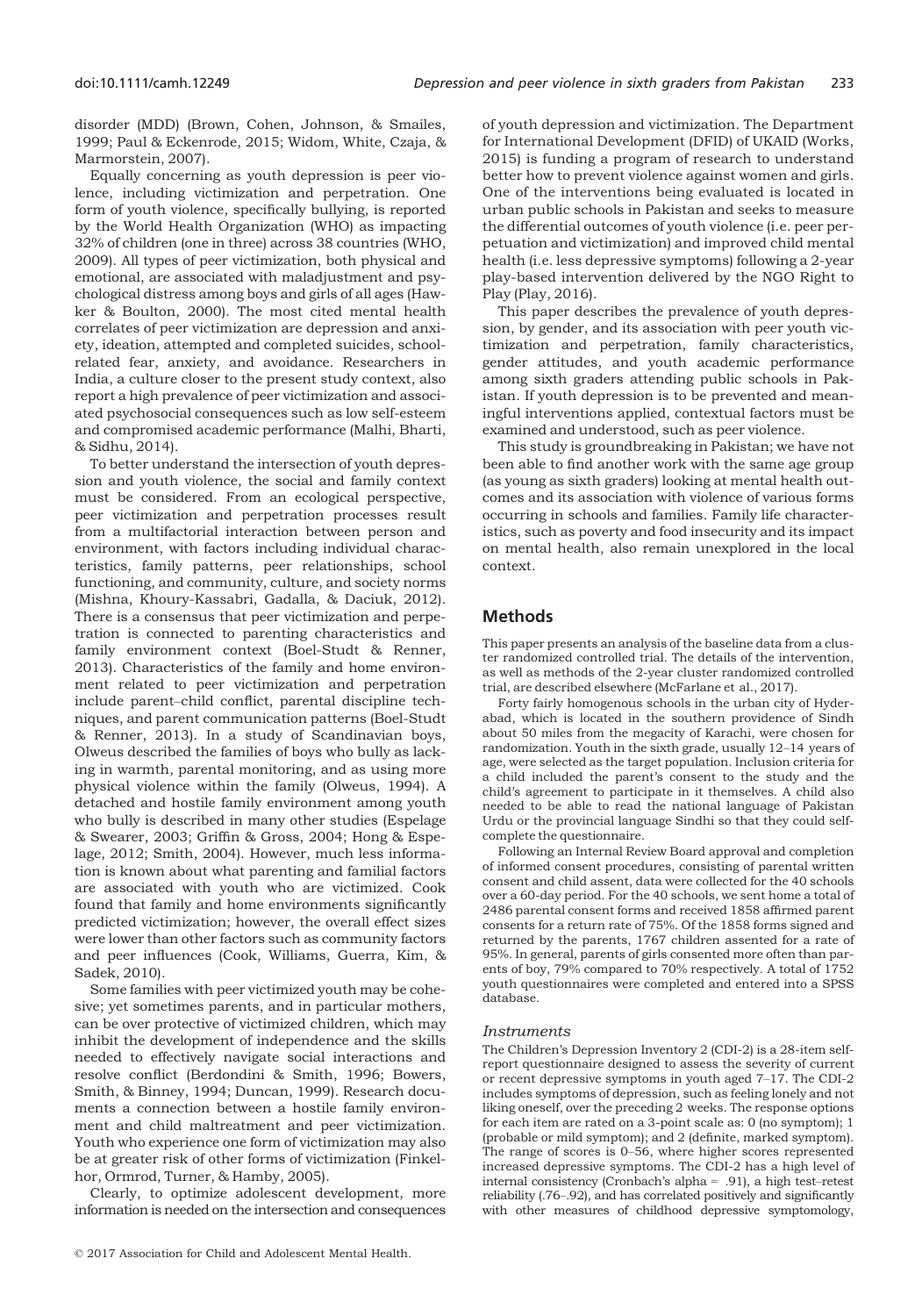including the Beck Depression Inventory Youth version (BDI-Y) (rs = .37) and the Conner's Comprehensive Behaviors Rating Scales (CRBS) (rs = .57) (Kovacs, 2011) .

For this study, the raw scores for the CDI-2 were converted into t-scores based on age and gender attributes of the participants according to the specifications in the CDI-2 technical manual. The T-scores range from ≤40 to ≥90. In preanalysis diagnostics, the univariate distribution for the depression tscores was adequately normally distributed for linear regression analysis. Scores obtained from the CDI-2 may be classified as a binary outcome, with a T-score of ≥65 consistent with a diagnosis of depression, although in this paper we are chiefly using them as a continuous variable due to a lack of validation of the cutoff point in Pakistan (Kovacs, 2011).

The Peer Victimization Scale (PVS) is a 16-item measure with four subscales, each with four questions, assessing physical and verbal victimization, social manipulation, and property attacks (Mynard & Joseph, 2000). Designed for youth, aged 11– 17, respondents are asked, how often over the last 4 weeks [i.e. never, once, a few times (2–3), or many times (four or more)] an event happened to them (i.e. victimization). Scale scores are computed by summing item responses. Scores on the total scale have a possible range of 0–48. Higher scores reflect more victimization. Coefficient alpha for this study was .87.

The Peer Perpetration Scale (PPS) asks the same 16 items of the Peer Victimization scale with the wording adjusted to measure perpetration. Youth are asked, how often over the last 4 weeks [i.e. never, once, a few times (2–3), or many times (four or more)] they perpetrated an event (i.e. perpetration). Scale scores are computed by summing item responses (range 0–48). Higher scores reflect more perpetration. Coefficient alpha for this study was .89.

School Performance is a 7-item, investigator-derived scale that assesses child performance in subjects of language, math, science and social studies (i.e. below average, average, above average). Coefficient alpha of .642 was measured for the four academic performance items that had a similar metric. The number of absences from school in the preceding 4 weeks was tallied and the reasons for the absences were recorded.

### Data analysis

The Peer Perpetration score was dichotomized into 'perpetrators' and 'nonperpetrators' and the Peer Victimization score was dichotomized into 'victimized' and 'nonvictimized'. In order to do this, we used thresholds suggested by the US Centers for Disease Control and Prevention (CDC) guidelines (Hillis et al., 2016). These guidelines define a participant score in the last 4 weeks on the Peer Victimization Scale or Peer Perpetration Scale of 0–1 as low violence, and 2 or greater as high violence. These were further combined to create a three-category variable: 0 = nonperpetrator and nonvictimized (equivalent to CDC's 'low' category for victimization or perpetration),  $1 =$  victimized only, and  $2 =$  any perpetration. Four other indexes were created. A hunger score was created from two items that asked learners how often in the last 4 weeks they had gone to school without breakfast, and also, how often in the last 4 weeks they had gone to sleep without dinner due to lack of food at home. The two items were measured on a 4-point scale, with 0 indicating 'never', and 3 indicating 'all or most days'. A school performance score measured a child's performance in four subjects: reading and writing, social studies, math, and science, with each item measured on a 4-point scale ranging from  $1 = \text{failing}$ to 3 = excellent. A crowding index was used to capture household family size to household room number ratio and derived by dividing the number of people in each household by the number of rooms.

All analysis of this baseline study took into account the study design, with participants clustered within schools. Descriptive analyses were carried out on all potential explanatory variables, summarized initially by sex of participant. These variables included family life characteristics, home or school experiences of violence, school attendance/ performance, and peer victimization and perpetration of violence. Summary statistics for categorical explanatory

variables were frequencies and percentages, and means and standard deviations were used as summary statistics for continuous variables. Chi-square tests were used to compare categorical explanatory variables between boys and girls, using the standard linearization methods for clustered data. Simple linear random effect models were used to compare continuous variables between boys and girls, and standard errors were estimated using the clustered robust method to account for school clustering.

Simple linear random effects modeling (with school as the clustering variable) was further used to assess the bivariate relationships between these possible explanatory variables and childhood depression. Due to significant differences in home or school experience of violence, as well as school performance and attendance variables between boys and girls, a separate analysis of factors associated with childhood depression was done for boys and girls. Prior to modeling factors associated with childhood depression, the distribution of CDI-2-total scores was assessed for normality.

Generalized linear mixed model (GLMM) was used to investigate factors associated with childhood, with school representing random effect. A Gauss–Hermite quadrature integration method was used to obtain likelihood functions for the observed data (Engel & Keen, 1994). To account for school clustering, standard errors of the estimates were estimated using the clustered robust method. A backward elimination method was used, with all factors initially found to be associated with childhood depression in the bivariate analysis added to the model. They were added to the model in two groups sequentially. The first model included all sociodemographic factors such as hunger score, number of siblings (sisters or brothers), the household crowd index, and parental behavioral factors such as father's violent behavior toward mother or toward other men. The exclusion criterion for the backward elimination was a  $p$ -value of .15 as suggested by Vittinghoff. (Vittinghoff, Shiboski, Glidden, & McCulloch, 2005). A second group of variables, which included factors such as participant's experience of violence by peers, educators, or parents, and participant's school performance or attendance, was then added to the first model. Only factors with p-value less than or equal to .05 were included in the final model. Variance inflation factor was then used to assess any multicollinearity among the explanatory variables. All analyses were done using Stata 14 software package.

# Results

The mean age of the boys participating is 12.5 years and of the girls was 12.3 years (Table 1). Most of the children came from large families, with the mean number of brothers 2.7 for boys and 2.2 for girls, and of sisters 2.2 for boys and 2.6 for girls. School attendance was patchy with boys having missed an average of 4.1 days school in the previous month and girls an average of 3.1 days. About 24.5% of boys and 14.2% of girls said the last day they missed was due to having to work at home. About 7.7% of boys and 1.6% of girls had missed school due to the need to work to earn money. The poorer attendance was reflected in self-reported school performance, which was higher for girls than boys. Boys scored more highly for depression than girls, with the mean CDI-2 T-scores 56.75 and 54.61, respectively. Overall, 14.9% of girls and 19.9% of boys had a T-score of  $=$  or  $>65$  indicating depression.

The children reported considerable exposure to and engagement in violence at school and at home and, in all cases, boys reported more exposure than girls (Table 1). About 75.5% of boys and 50.6% of girls had perpetrated peer violence on more than one occasion in the past month, many of these also reported experiencing peer violence. About 17.8% of boys and 28.5% of girls had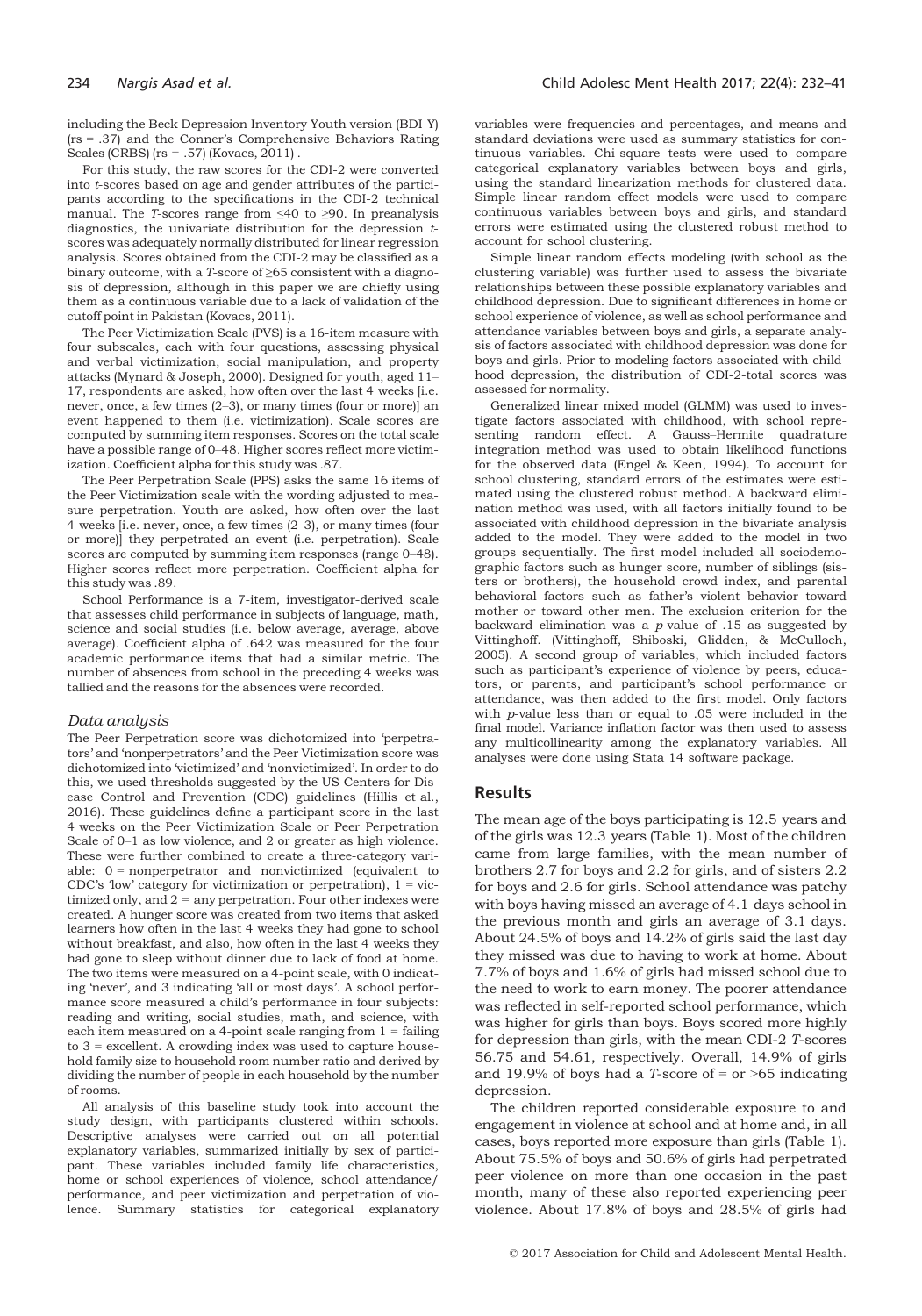|                                             |                | Boys   |        | Girls  |        |         |
|---------------------------------------------|----------------|--------|--------|--------|--------|---------|
| Factor                                      | $\overline{N}$ | n/mean | % / SD | n/mean | % / SD | p-value |
| Peer perpetration/victimization             |                |        |        |        |        |         |
| None                                        | 249            | 55     | 6.7    | 194    | 20.9   | < 0.01  |
| Victimization only                          | 411            | 146    | 17.8   | 265    | 28.5   |         |
| Any perpetration                            | 1092           | 621    | 75.5   | 471    | 50.6   |         |
| Experienced corporal punishment at School   | 1317           | 751    | 91.4   | 566    | 60.9   | < 0.01  |
| Experienced corporal punishment at home     | 840            | 495    | 60.3   | 345    | 37.1   | < 0.01  |
| Missed school due work at home              | 325            | 195    | 24.5   | 130    | 14.2   | .005    |
| Missed school due work for money            | 76             | 61     | 7.7    | 15     | 1.6    | < 0.01  |
| Witnessed father fight with other men       | 377            | 211    | 25.7   | 166    | 17.9   | .002    |
| Witnessed father beat mother                | 136            | 80     | 9.7    | 56     | 6      | .016    |
| Witnessed relative beat mother              | 74             | 38     | 4.6    | 36     | 3.9    | .396    |
| Father drinks alcohol                       | 53             | 28     | 3.4    | 25     | 2.7    | .35     |
| Age <sup>a</sup>                            |                | 12.51  | 1.5    | 12.27  | 1.38   | .001    |
| Number of brothers <sup>a</sup>             |                | 2.7    | 1.61   | 2.21   | 1.39   | < 0.01  |
| Number of sisters <sup>a</sup>              |                | 2.2    | 1.57   | 2.63   | 1.81   | < 0.01  |
| Room crowding index <sup>a</sup>            |                | 3.71   | 2.51   | 3.89   | 2.41   | .162    |
| School days missed <sup>a</sup>             |                | 4.07   | 4.17   | 3.14   | 2.85   | .001    |
| School Performance <sup>a</sup>             |                | 9.27   | 1.81   | 9.55   | 1.77   | .065    |
| Hunger score <sup>a</sup>                   |                | 0.65   | 1.09   | 0.48   | 0.97   | .016    |
| CDI-2 depression Total T-score <sup>a</sup> |                | 56.75  | 9.69   | 54.61  | 9.26   | .002    |

<sup>a</sup>Summary statistics are mean and standard deviation.

been victims of peer violence but had not perpetrated. Corporal punishment was very common at school with 91.4% of boys experiencing it in the last 4 weeks and 60.9% of girls. At home, 60.3% of boys and 37.1% of girls had experienced it. Many of the children had also witnessed parental involvement and experience of physical violence. About 25.7% of boys and 17.9% of girls had witnessed their father fight with other men in the past month, 9.7% of boys and 6% of girls had witnessed their father beat their mother, and 4.6% of boys and 3.9% of girls had witnessed another relative hit their mother in the previous 4 weeks.

Table 2 shows the distribution of responses to items on the CDI-2 for boys and girls. Several of the item responses were significantly different for boys and girls and, in almost all instances, boys reported more negative feelings than did girls. Overall, negative mood was reported by quite a small proportion of girls and boys. Sadness was reported more than once in a while by 13.7% of boys and 7.8% of girls, with only 4% and 3%, respectively, reporting it 'all the time'. About 8.3% of boys and 7.2% of girls reported that they felt like crying every day. A similar proportion, 8.2% of boys and 7.7% of girls reported 'feeling cranky all the time'. Around 3.9% of boys and 1.4% of girls reported 'I want to kill myself'. Only 3.6% of boys and 2% of girls reported never having fun at school,

A sense of ineffectiveness was much more commonly reported, with 18.4% of boys and 14.3% of girls indicating their belief that 'all bad things are my fault'. About 27.7% of boys and 24.3% of girls reported doing many things or everything (2.4% boys v. 1.2% girls) wrong. A much greater proportion of boys and girls, 31.9% and 41.4% respectively, disclosed that 'I cannot make up my mind about things'. Uncertainty about the future was expressed as 'nothing will ever work out for me' and reported by 12.6% of boys and 6.5% of girls.

A small proportion of children had negative selfesteem, with 8.9% of boys and 4.8% of girls reporting that 'I can never be as good as other kids'. About 10.2% of boys and 5.5% of girls reported that their families would be 'better off without them'. Around 18.1% of boys and 1.2% of girls reported that they were 'not sure' that anyone loved them or that 'nobody' loved them. Overall, 3.3% of boys and 1.6% of girls perceived that they 'looked ugly'.

Interpersonal problems were also reported by more boys than girls. About 15.5% of boys and 5.5% of girls endorsed 'I do not want to be with people at all', and 4.5% of boys and 3.3% of girls said that they had no friends. Around 11.4% of boys and 7.1% of girls reported that they felt alone all the time, and 11.2% of boys and 3.2% of girls reported 'getting into arguments with friends all the time'.

Functional problems were more commonly expressed. About 27.9% of boys and 22.2% of girls reported 'I have to push myself all the time to do my schoolwork'. Exactly 12.9% of boys and 10.8% of girls disclosed having trouble sleeping every night, 8.8% of boys and 5.5% of girls were tired 'all the time', and 14.8% of boys and 8.1% of girls reported falling asleep during the day all the time. About 20.5% of boys and 13.7% of girls said they worried about aches and pains all the time and 13% of boys and 14.5% of girls said most days they did not feel like eating.

Table 3 shows the association between measures of the social lives and exposure to violence of the children and their depression scores. In boys, depression scores increased with higher age, but with girls they were lower for older girls. For boys, depression was higher among those with more crowded homes and they were higher among those experiencing more food security. Girls who missed school more often were more depressed, as were boys who missed school to work for money, and girls and boys with poorer school performance were also more depressed. Depression was associated with peer violence for boys and girls,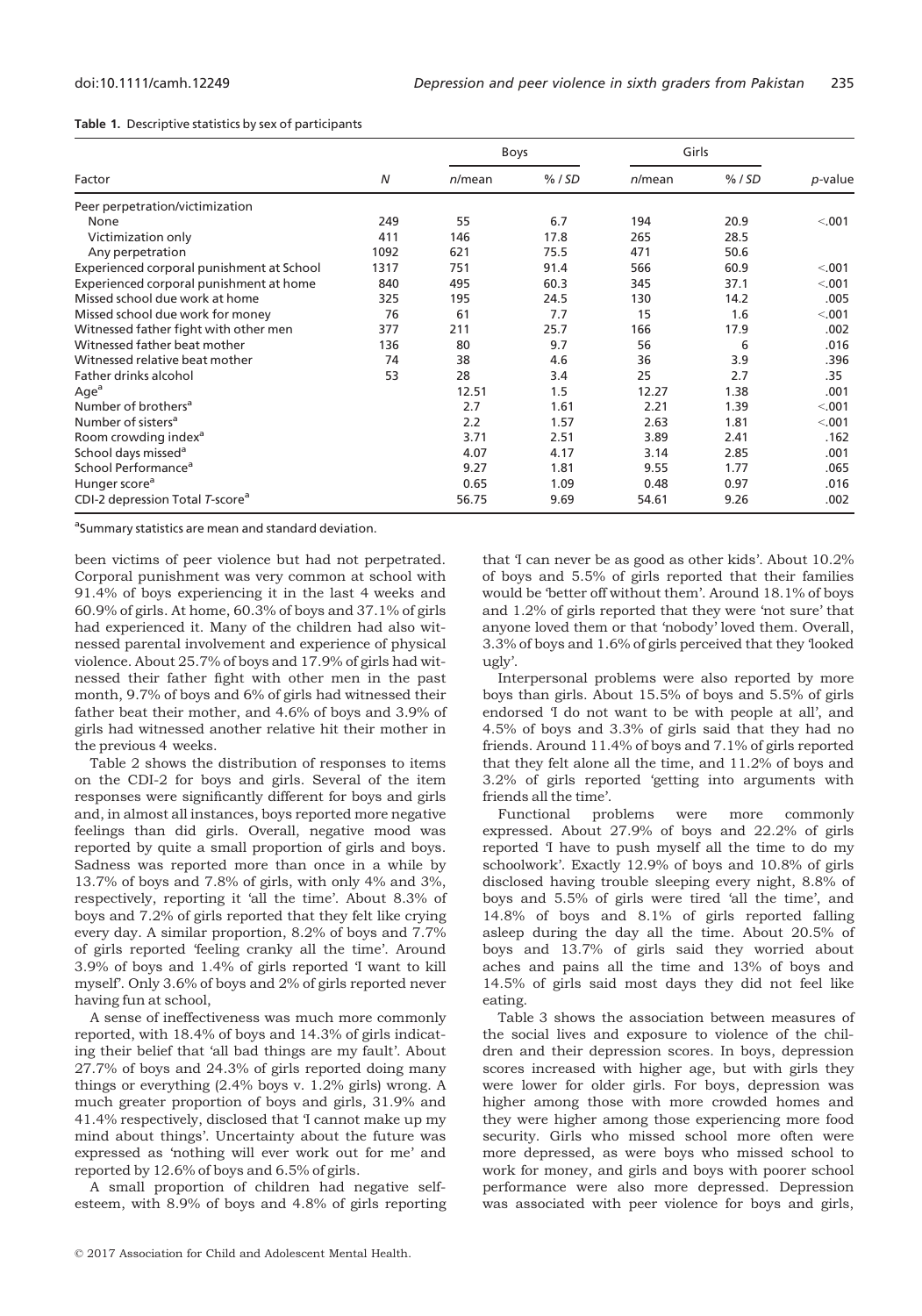|                                                                                    |            | Boys         | Girls      |                |         |
|------------------------------------------------------------------------------------|------------|--------------|------------|----------------|---------|
| Item                                                                               | n          | $\%$         | $\sqrt{n}$ | $\%$           | p-value |
| $CDI-21$                                                                           |            |              |            |                |         |
| I am sad once in a while                                                           | 709        | 86.3         | 832        | 89.5           | .26     |
| I am sad many times                                                                | 80         | 9.7          | 70         | 7.5            |         |
| I am sad all the time                                                              | 33         | 4            | 28         | 3              |         |
| <b>CDI-22</b>                                                                      |            |              |            |                |         |
| Nothing will ever work out for me                                                  | 105        | 12.8         | 60         | 6.5            | < 0.01  |
| I am not sure if things will work out for me<br>Things will work out for me        | 175<br>542 | 21.3<br>65.9 | 147<br>723 | 15.8<br>77.7   |         |
| $CDI-23$                                                                           |            |              |            |                |         |
| I do most things ok                                                                | 593        | 72.2         | 703        | 75.7           | .144    |
| I do many things wrong                                                             | 208        | 25.3         | 215        | 23.1           |         |
| I do everything wrong                                                              | 20         | 2.4          | 11         | 1.2            |         |
| $CDI-24$                                                                           |            |              |            |                |         |
| I have fun in many things                                                          | 512        | 62.3         | 628        | 67.5           | .152    |
| I have fun in some things                                                          | 272        | 33.1         | 273        | 29.4           |         |
| Nothing is fun at all                                                              | 38         | 4.6          | 29         | 3.1            |         |
| $CDI-25$                                                                           |            |              |            |                |         |
| I am important to my family                                                        | 604        | 73.5<br>16.3 | 753        | 81<br>13.9     | .004    |
| I am not sure if I am important to my family<br>My family is better off without me | 134<br>84  | 10.2         | 129<br>48  | 5.2            |         |
| $CDI-26$                                                                           |            |              |            |                |         |
| I hate myself                                                                      | 26         | 3.2          | 22         | 2.4            | .52     |
| I do not like myself                                                               | 54         | 6.6          | 65         | $\overline{7}$ |         |
| I like myself                                                                      | 742        | 90.3         | 843        | 90.6           |         |
| $CDI-27$                                                                           |            |              |            |                |         |
| All bad things are my fault                                                        | 151        | 18.4         | 133        | 14.3           | .059    |
| Many bad things are my fault                                                       | 203        | 24.7         | 238        | 25.6           |         |
| Bad things are not usually my fault                                                | 467        | 56.9         | 559        | 60.1           |         |
| $CDI-28$                                                                           |            |              |            |                |         |
| I do not think about killing myself                                                | 588        | 71.5         | 693        | 74.6           | .037    |
| I think about killing myself but would not do it                                   | 202        | 24.6         | 223        | 24             |         |
| I want to kill myself<br><b>CDI-29</b>                                             | 32         | 3.9          | 13         | 1.4            |         |
| I feel like crying everyday                                                        | 68         | 8.3          | 67         | 7.2            | .342    |
| I feel like crying many days                                                       | 63         | 7.7          | 55         | 5.9            |         |
| I feel like crying once in a while                                                 | 691        | 84.1         | 808        | 86.9           |         |
| CDI-210                                                                            |            |              |            |                |         |
| I feel cranky all of the time                                                      | 69         | 8.4          | 72         | 7.7            | .767    |
| I feel cranky many times                                                           | 141        | 17.2         | 168        | 18.1           |         |
| I am almost never cranky                                                           | 612        | 74.5         | 690        | 74.2           |         |
| <b>CDI-211</b>                                                                     |            |              |            |                |         |
| I like being with people                                                           | 590        | 71.8         | 813        | 87.5           | < 001   |
| I do not like being with people many times                                         | 105        | 12.8         | 65         | 7              |         |
| I do not want to be with people at all<br>CDI-212                                  | 127        | 15.5         | 51         | 5.5            |         |
| I cannot make up my mind about things                                              | 262        | 31.9         | 385        | 41.4           | < 0.01  |
| It is hard to make my mind about things                                            | 241        | 29.4         | 314        | 33.8           |         |
| I make up my mind about things easily                                              | 318        | 38.7         | 231        | 24.8           |         |
| CDI-213                                                                            |            |              |            |                |         |
| I look OK                                                                          | 657        | 79.9         | 793        | 85.3           | .021    |
| There are some bad things about my looks                                           | 138        | 16.8         | 122        | 13.1           |         |
| I look ugly                                                                        | 27         | 3.3          | 15         | 1.6            |         |
| CDI-214                                                                            |            |              |            |                |         |
| I have to push myself all the time to do my schoolwork                             | 229        | 27.9         | 206        | 22.2           | .069    |
| I have to push myself many times to do my schoolwork                               | 114        | 13.9         | 96         | 10.3           |         |
| Doing schoolwork is not a big problem                                              | 479        | 58.3         | 628        | 67.5           |         |
| CDI-215<br>I have trouble sleeping every night                                     | 106        | 12.9         | 100        | 10.8           | .419    |
| I have trouble sleeping many nights                                                | 92         | 11.2         | 110        | 11.8           |         |
| I sleep pretty well                                                                | 624        | 75.9         | 720        | 77.4           |         |
| CDI-216                                                                            |            |              |            |                |         |
| I am tired once in a while                                                         | 628        | 76.4         | 790        | 84.9           | .002    |
| I am tired many days                                                               | 122        | 14.8         | 89         | 9.6            |         |
| I am tired all the time                                                            | 72         | 8.8          | 51         | 5.5            |         |

(continued)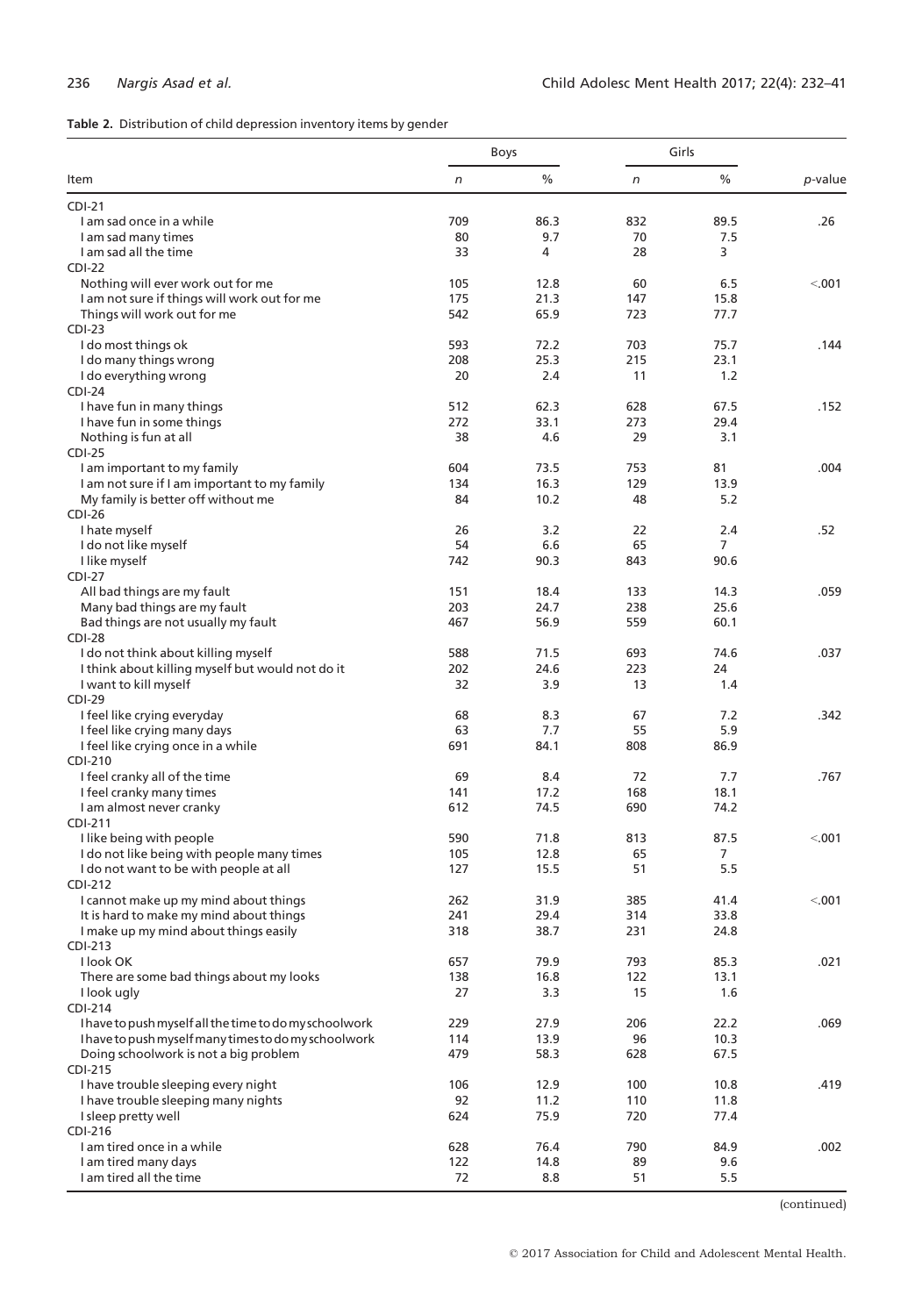#### Table 2. (continued)

|                                                  |            | <b>Boys</b>  | Girls      |                |         |
|--------------------------------------------------|------------|--------------|------------|----------------|---------|
| Item                                             | $\sqrt{n}$ | $\%$         | $\sqrt{n}$ | $\frac{0}{0}$  | p-value |
| <b>CDI-217</b>                                   |            |              |            |                |         |
| Most days I do not feel like eating              | 107        | 13           | 135        | 14.5           | < 0.001 |
| Many days I do not feel like eating              | 117        | 14.2         | 191        | 20.6           |         |
| I eat pretty well                                | 598        | 72.7         | 603        | 64.9           |         |
| CDI-218                                          |            |              |            |                |         |
| I do not worry about aches and pains             | 434        | 52.9         | 542        | 58.3           | .003    |
| I worry about aches and pains many times         | 219        | 26.7         | 261        | 28.1           |         |
| I worry about aches and pains all the time       | 168        | 20.5         | 127        | 13.7           |         |
| <b>CDI-219</b>                                   |            |              |            |                |         |
| I do not feel alone                              | 566        | 68.9         | 678        | 72.9           | .02     |
| I feel alone many times                          | 162        | 19.7         | 186        | 20             |         |
| I feel alone all the time                        | 94         | 11.4         | 66         | 7.1            |         |
| <b>CDI-220</b>                                   |            |              |            |                |         |
| I never have fun at school                       | 30         | 3.6          | 19         | $\overline{2}$ | .035    |
| I have fun at school only once in a while        | 159        | 19.3         | 144        | 15.5           |         |
| I have fun at school many times                  | 633        | 77           | 767        | 82.5           |         |
| <b>CDI-221</b>                                   |            |              |            |                |         |
| I have plenty of friends                         | 624        | 75.9         | 717        | 77.1           | .258    |
| I have some friends but wish I had more          | 161        | 19.6         | 182        | 19.6           |         |
| I do not have any friends                        | 37         | 4.5          | 31         | 3.3            |         |
| <b>CDI-222</b>                                   |            |              |            |                |         |
| My schoolwork is alright                         | 689        | 83.8         | 795        | 85.6           | .384    |
| My schoolwork is not as good as before           | 88         | 10.7         | 96         | 10.3           |         |
| I do very badly in subjects I used to be good in | 45         | 5.5          | 38         | 4.1            |         |
| <b>CDI-223</b>                                   |            |              |            |                |         |
| I can never be as good as other kids             | 73         | 8.9          | 45         | 4.8            | .002    |
| I can be as good other kids if I want to         | 268        | 32.6         | 303        | 32.6           |         |
| I am just as good as other kids                  | 481        | 58.5         | 582        | 62.6           |         |
| <b>CDI-224</b>                                   |            |              |            |                |         |
| Nobody really loves me                           | 46         | 5.6          | 31         | 3.3            | .039    |
| I am not sure if anybody loves me                | 103        | 12.5         | 82         | 8.8            |         |
| I am sure that somebody loves me                 | 673        | 81.9         | 816        | 87.8           |         |
| <b>CDI-225</b>                                   |            |              |            |                |         |
| It is easy for me to get along with friends      | 567        | 69           | 812        | 87.3           | < 0.001 |
| I get into arguments with friends many times     | 163        | 19.8         | 88         | 9.5            |         |
| I get into arguments with friends all the time   | 92         | 11.2         | 30         | 3.2            |         |
| <b>CDI-226</b>                                   |            |              |            |                |         |
| I fall asleep during the day all the time        | 122        | 14.8         | 75         | 8.1            | < 0.001 |
| I fall asleep during the day many times          | 189<br>511 | 23<br>62.2   | 230<br>625 | 24.7<br>67.2   |         |
| I almost never fall asleep during the day        |            |              |            |                |         |
| <b>CDI-227</b>                                   |            |              |            |                |         |
| Most days I feel like I can't stop eating        | 84         | 10.2         | 101        | 10.9           | .002    |
| Many days I feel like I can't stop eating        | 87         | 10.6         | 134        | 14.4           |         |
| My eating is OK<br><b>CDI-228</b>                | 651        | 79.2         | 695        | 74.7           |         |
|                                                  | 548        |              | 706        | 75.9           | < 0.01  |
| It is easier for to remember things              | 220        | 66.7<br>26.8 | 177        | 19             |         |
| It is a little hard to remember things           |            |              |            |                |         |
| It is very hard to remember things               | 54         | 6.6          | 47         | 5.1            |         |

such that both perpetration of violence and experience as a victim were associated with more depression. Girls who experienced corporal punishment at school had higher depression scores, as did both boys and girls experiencing it at home. Depression scores were higher for boys and girls who had witnessed their father fighting with other men, beating their mother or relatives doing the same.

Table 4 shows the multiple regression model of factors associated with depression scores in boys and girls. Among boys, depression was associated with greater age, food insecurity, poorer school performance and working for money. It was associated with being beaten at home and witnessing beating of their mother by their father or other relatives. Among girls, depression was associated with a younger age, greater food insecurity, and poorer school performance. Depression is associated in girls with a great likelihood of engagement in peer violence, experience of corporal punishment at home, and witnessing their father fighting with other men or beating their mother.

# **Discussion**

Our finding suggests that depression in boys and girls in grade 6 is intersected by peer violence, exposure to violence at home, outside of home, and poverty.

Our major findings suggest that, for boys and girls, depression is found significantly associated with poverty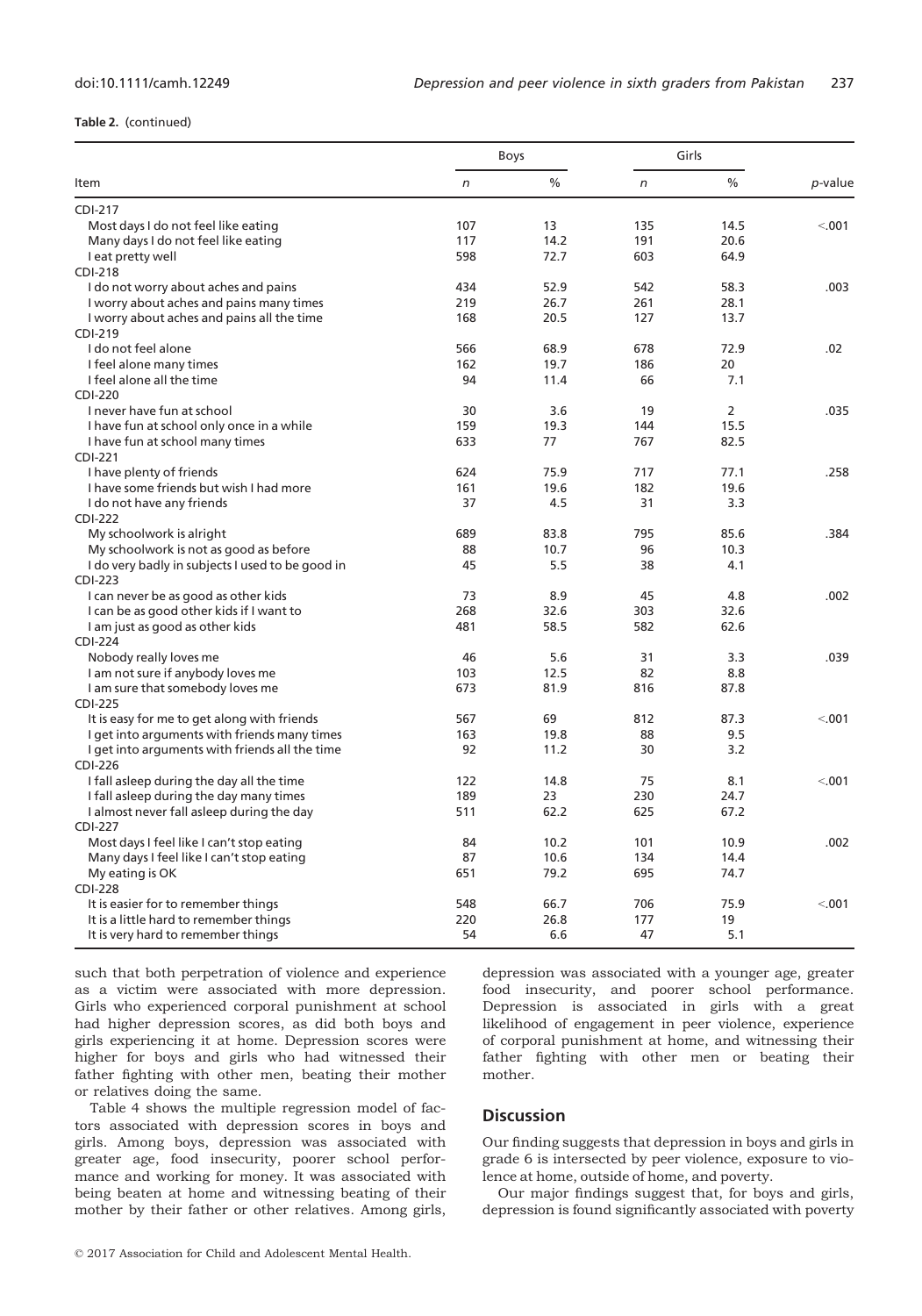#### Table 3. Bivariate analysis of factors associated with depression score among boys and girls

|                                           | <b>Boys</b> |                       |         |         | Girls   |                       |            |         |
|-------------------------------------------|-------------|-----------------------|---------|---------|---------|-----------------------|------------|---------|
|                                           |             | 95% Conf.<br>Interval |         |         |         | 95% Conf.<br>Interval |            |         |
|                                           | $\beta$     | LCL                   | UCL     | p-value | $\beta$ | LCL                   | <b>UCL</b> | p-value |
| Age                                       | 0.53        | 0.09                  | 0.97    | .018    | $-1.42$ | $-1.85$               | $-0.99$    | < 0.01  |
| Room crowd index                          | 0.27        | 0.002                 | 0.54    | .048    | 0.09    | $-0.16$               | 0.33       | .497    |
| Hunger score                              | 2.42        | 1.83                  | 3.01    | < 0.001 | 1.91    | 1.32                  | 2.51       | < 0.01  |
| School days missed                        | 0.03        | $-0.13$               | 0.19    | .712    | 0.26    | 0.05                  | 0.47       | .014    |
| School Performance                        | $-1.58$     | $-1.94$               | $-1.22$ | < 0.01  | $-1.28$ | $-1.61$               | $-0.96$    | < 0.01  |
| Missed school due work for money          | 4.23        | 1.68                  | 6.78    | .001    | 0.81    | $-0.91$               | 2.52       | .357    |
| Peer perpetration/victimization<br>None   |             |                       |         |         |         |                       |            |         |
| Victimization only                        | 4.23        | 1.3                   | 7.17    | .005    | 4.23    | 2.59                  | 5.88       | < 0.01  |
| Any perpetration                          | 7.45        | 4.85                  | 10.06   | < 0.001 | 6.24    | 4.74                  | 7.74       | < 0.01  |
| Experienced corporal punishment at school | 2.19        | $-0.17$               | 4.55    | .069    | 3.39    | 2.16                  | 4.62       | < 0.01  |
| Experienced corporal punishment at home   | 2.96        | 1.62                  | 4.31    | < 0.01  | 4.12    | 2.91                  | 5.32       | < 0.01  |
| Witnessed father fight with other men     | 3.7         | 2.2                   | 5.2     | < 0.001 | 3.64    | 2.12                  | 5.15       | < 0.01  |
| Witnessed father beat mother              | 6.82        | 4.62                  | 9.02    | < 0.01  | 6.57    | 4.09                  | 9.04       | < 0.01  |
| Witnessed relative beat mother            | 8.94        | 5.82                  | 12.07   | < 0.001 | 6.4     | 3.38                  | 9.42       | < 0.01  |

Each model fitted using generalized linear mixed model to adjust for school clustering.

Table 4. Generalized linear mixed model results of factors associated with depression score for boys and girls

|                                          | <b>Boys</b> |                       |         |         | Girls   |                       |         |         |
|------------------------------------------|-------------|-----------------------|---------|---------|---------|-----------------------|---------|---------|
|                                          |             | 95% Conf.<br>Interval |         |         |         | 95% Conf.<br>Interval |         |         |
|                                          | $\beta$     | LCL                   | UCL     | p-value | $\beta$ | LCL                   | UCL     | p-value |
| Age                                      | 0.51        | 0.13                  | 0.94    | .010    | $-1.62$ | $-2.01$               | $-1.23$ | < 0.01  |
| Hunger score                             | 1.90        | 1.34                  | 2.48    | < 0.001 | 1.32    | 0.77                  | 1.89    | < 0.01  |
| <b>School Performance</b>                | $-1.36$     | $-1.88$               | $-0.85$ | < 0.01  | $-1.16$ | $-1.46$               | $-0.87$ | < 0.01  |
| Missed school due to work for money      | 2.84        | 0.53                  | 5.15    | .016    |         |                       |         |         |
| Peer victimization/ perpetration<br>None |             |                       |         |         |         |                       |         |         |
| Victimization                            |             |                       |         |         | 3.46    | 1.94                  | 4.98    | < 0.01  |
| Any perpetration                         |             |                       |         |         | 3.95    | 2.48                  | 5.42    | < 0.01  |
| Corporal Punishment at home              | 1.69        | 0.42                  | 2.95    | .009    | 1.83    | 0.52                  | 3.14    | .003    |
| Father fights with other men             |             |                       |         |         | 1.51    | 0.07                  | 2.94    | .039    |
| Mother hit by father                     | 3.95        | 1.60                  | 6.36    | < 0.001 | 3.06    | 0.72                  | 5.40    | .010    |
| Mother beaten by relatives               | 6.81        | 3.84                  | 9.78    | < 0.001 |         |                       |         |         |

Both models adjusted for school.

as indicated by hunger index. It may be noted that we derived our data from public schools which cater to socioeconomically impoverished student pool; students studying in these institutions are faced with more than one adversity, and there is a lack of subsistence at home as well as poor infrastructure in their academic environments. Most of these schools are devoid of basic amenities such as seating, water, and sanitation, which, on its own, can be a significant source of frustration. Additionally, for boys, depression is associated with them having to miss school to earn money for their household, which was another poverty indicator. This association was found stronger for boys as, in the local cultural context, boys compared to girls are responsible for outside work to earn money and, at a tender age, young children exposed to this kind of labor are more emotionally vulnerable as they may be at greater risk for abuse of all kinds (Karmaliani et al., 2017). Thwarted ambitions from missing school for work can be another relevant cause for compromised mental health. Food insecurity

and hunger is found to be closely associated with depression elsewhere in more or less the same age group (Slopen, Fitzmaurice, Williams, & Gilman, 2010). WHO meta-analysis on poverty and common mental illness in developing countries, including Pakistan, confirms that lack of income flow and financial insecurity is associated with common mental disorders (Patel & Kleinman, 2003).

Depression is also associated with school performance, such that boys and girls are found to be more likely to be depressed if they were not performing well in class. This may be due to the disappointment and stress of finding school work hard, but it is also the case that depression in preadolescents impacts concentration and is often manifested in poorer school academic performance (Lepore & Kliewer, 2013). Association of depression and low academic achievement is also well documented in the literature (Valdez, Lambert, & Ialongo, 2011). In our sample of sixth-grade students, such an association has important implications,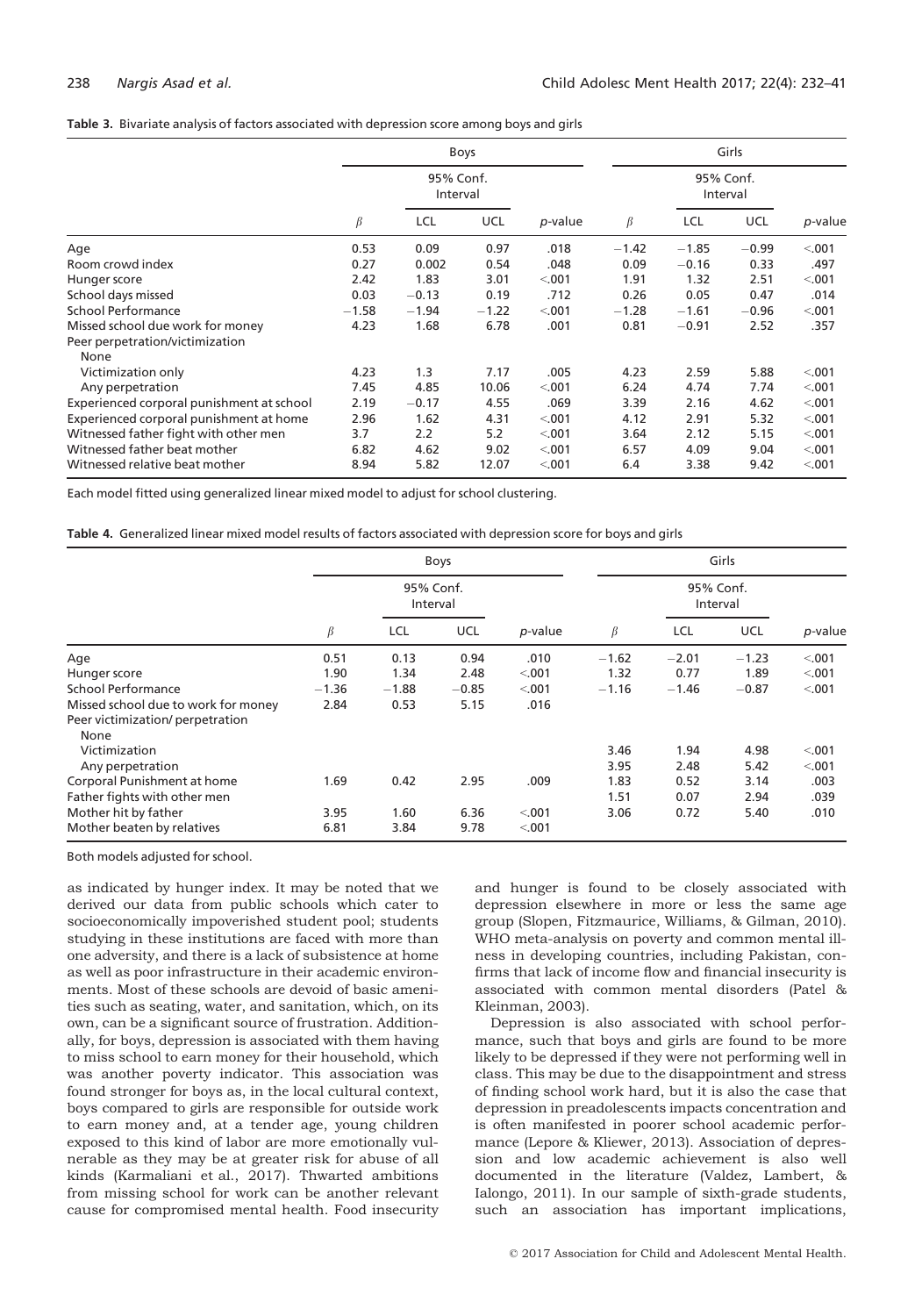especially in light of the earlier discussed findings of poverty and depression. How, when there is little to eat and children are compelled to go to school without breakfast, or sleep without dinner, a lack of nutrition can be a strong driver for low school performance.

Depression in girls is found associated with engagement in youth violence, both victimized and perpetrating. For boys, this association between peer violence perpetration and victimization and depression was found significant in bivariable analysis only. Our findings of a strong association of peer violence with depression are consistent with the literature (Sullivan, Farrell, & Kliewer, 2006).

Additionally, we identified no other studies that separated peer perpetration from peer victimization, by gender, and correlated to symptoms of depression. Our data indicate that peer perpetration impacts girls' risk of depression differently than boys, yielding females at greater risk to depression when reporting the same levels of perpetration as boys. Although from our data, a pathway to girls' perpetration and depression cannot be established, perhaps a sociocultural explanation can be better applied. For instance, socializing norms in the local context of study setting dictate that girls should be submissive and obedient; indulging in perpetrating behaviors perhaps generates an inner unacceptability and hence more depressive feelings when they act as perpetrators toward peers.

Exposure and experience of violence is found to be a significant factor in leading to depression for boys and girls. Both boys and girls who experienced physical punishment at home are more likely to be depressed, and for girls, witnessing their mother being abused by their father is associated with depression. Girls are also found more likely to be depressed if witnessing their father fight with other men. However, for boys witnessing other relatives beat their mother is associated with depression. The negative impact of child exposure to violence directed against the mother at home is well established, including an increased level of internalizing and externalizing behavior problems (Evans, 2003; Jaffee, Moffitt, Caspi, Taylor, & Arseneault, 2002). Internalizing behaviors include depression, anxiety, and withdrawal; externalizing behaviors include aggressive and delinquent behaviors (Achenbach & Edelbrock, 1991).

More significantly, our findings show that violence against the mother inflicted not only by the father but also by his relatives, also impacts on child depression rates. This is a very important feature of domestic violence in South Asia, which is often ignored in other settings but requires immediate attention due to the regularity of multigenerational households and the importance of mother-in-law and daughter-in-law relationships (or tensions) (Krishnan, Subbiah, Chandra, & Srinivasan, 2012). The literature documents a higher prevalence of depression worldwide among women compared to men and certainly, a much higher prevalence of intimate partner violence (WHO, 2009), which may explain the differential gender impact of perpetration on depression beginning in adolescence.

Concerns about violence in schools and peer victimization/perpetration are magnified due to the high psychosocial costs attached to such behaviors leading to

immensely adverse social, psychological, and academic functioning in both victims and perpetrators. Our findings suggest an urgent need for interventions to address violence in schools, household levels, and a reduction of poverty for better mental health.

# Limitations

Our research methodology has limitations in that it may under- or overrepresent symptoms of youth depression, youth-to-youth victimization and perpetration, as well as characteristics of violence at home and youth academic performance. The questions may miss some episodes of youth victimization or perpetration and violence at home, particularly as we only asked about exposure over a 4-week reporting period. Children may not accurately recall the timing and type of victimization or perpetration they experienced (i.e. whether or not the exposure occurred within the last 4 weeks). The researchers acknowledge recall bias is operant in all questions. The CDI-2 is used as a scale and is not analyzed with a cutoff point. We acknowledge that associated factors may not be the same if we had used a cutoff point but believe our approach to be robust given the lack of cutoff point validation in Pakistan. We have used t-scores however to adjust for age, and acknowledge error may be introduced here as the t-score curves were not developed in our population. We feel the error is unlikely to substantially impact our findings because we are not using a cutoff point. Our participants were limited to Sindhi (regional language) and Urdu (national language) speakers, although these are the languages of teaching in the participating schools. Despite these limitations, the researchers feel this study provides a framework for examining the occurrence of youth depression within the context of youth-to-youth violence and association with exposure to violence at home and academic performance. We feel this research is the most detailed and comprehensive data available on the interrelationship of school age depression and associated youth-to-youth perpetration and victimization for male and female youth in grade 6 in urban public schools in Pakistan.

# **Conclusions**

Adolescent depression and peer violence are global issues impacting youth. Our key findings show that early adolescent depression is associated with poverty and violence of several forms, including engaging in and experiencing violent behaviors in school, exposure and experience of violence at home, particularly domestic violence directed against the child's mother or the father fighting with other men on streets; youth also reported depression as a consequence to corporal punishment at home.

Such findings suggest a need for policy formulation as well as multilevel interventions. As mentioned earlier, we targeted public schools catering to low socioeconomic strata; in addition, providing basic facilities with innovative strategies of 'school feeding programs' can be a small step toward addressing the issue. Such programs of food on campus can ensure at least a complete meal for students once a day. There have been some government-led initiatives such as nutrition programs for children and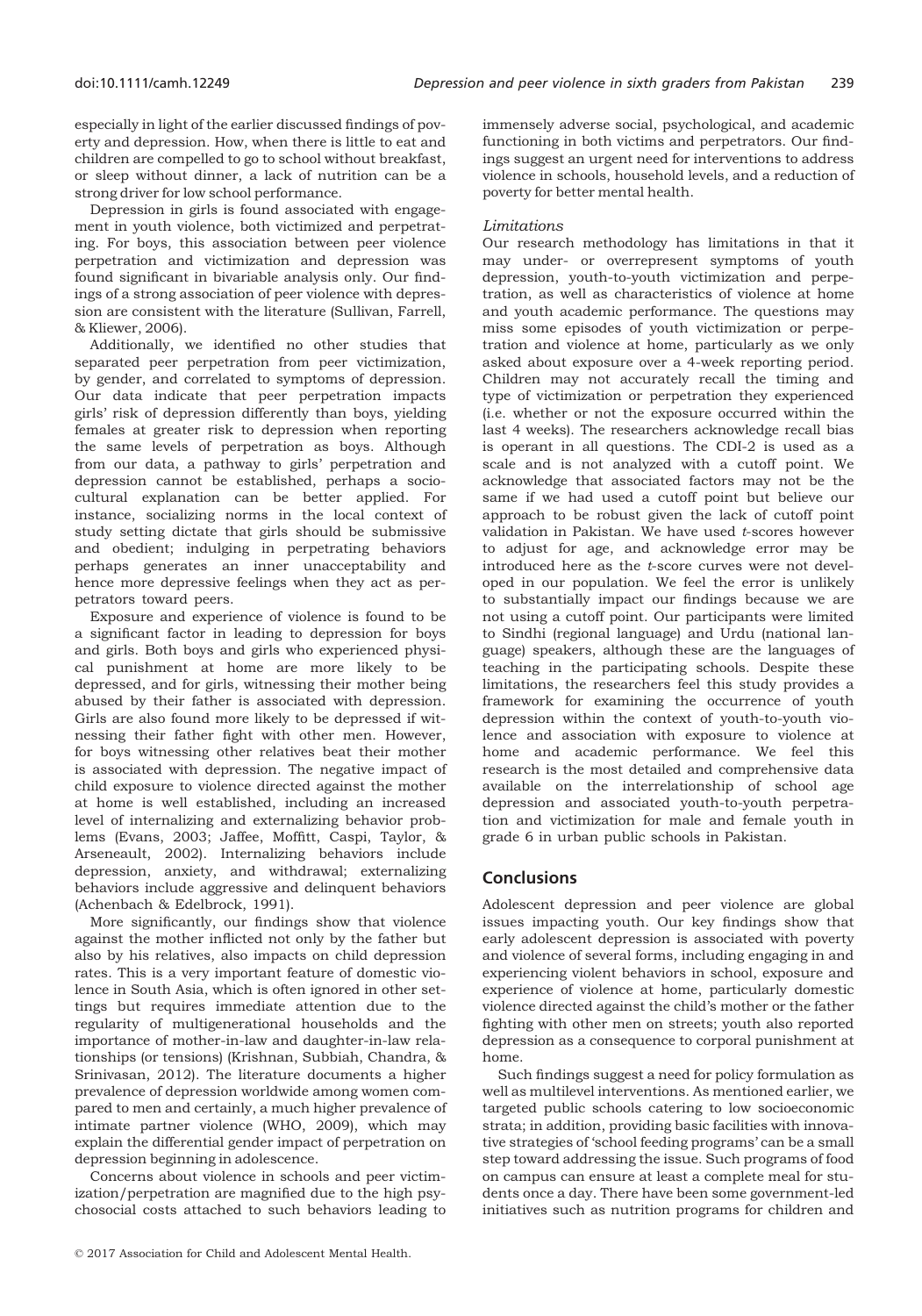pregnant women in the country as well as cash transfer schemes to enhance family income, but unfortunately, these have not been sufficient to meet the needs of the ultrapoor; more robust and comprehensive programs are needed toward this end.

Addressing psychological needs of the young boys and girls who engage in peer violence can reduce violence in school environment. Capacity building of teachers in supporting students to adopt better coping techniques and school-based mental well-being programs for building resilience are essential to ensure reduction in violence and better mental health outcomes; school-based intervention like the one offered by Right To Play as part of the present study can be instrumental in instilling positive social skills and healthy engagement with school environment and peers. We aim to report later on the effectiveness of the trial once completed.

Any initiative for violence reduction and positive mental health will be incomplete unless the violence at family and household level is addressed through offering public educational programs on social skills with children and conflict resolution in marital relationships.

## Acknowledgements

This document is an output from the What Works to Prevent Violence: A Global Programme which is funded by the UK Aid from the UK Department for International Development (DFID) for the benefit of developing countries. The funding was managed by the South African Medical Research Council. However, the views expressed and information contained in it are not necessarily those of or endorsed by DFID, which can accept no responsibility for such views or information or for any reliance placed on them. The authors thank all the children and their parents who agreed to participate in the research and the Right To Play intervention, the schools which hosted Right To Play and their teachers, the Sindh and Hyderabad Education Departments who have supported this study and the Right To Play staff, coaches, and volunteers who have been helpful. The authors have declared that they have no competing or potential conflicts of interest.

# References

- Achenbach, T.M., & Edelbrock, C. (1991). Child behavior checklist. Burlington (Vt), 7.
- Berdondini, L., & Smith, P.K. (1996). Cohesion and power in the families of children involved in bully/victim problems at school: An Italian replication. Journal of Family Therapy, 18, 99–102.
- Boel-Studt, S., & Renner, L.M. (2013). Individual and familial risk and protective correlates of physical and psychological peer victimization. Child Abuse and Neglect, 37, 1163– 1174.
- Bowers, L., Smith, P.K., & Binney, V. (1994). Perceived family relationships of bullies, victims and bully/victims in middle childhood. Journal of Social and Personal Relationships, 11, 215–232.
- Brown, J., Cohen, P., Johnson, J.G., & Smailes, E.M. (1999). Childhood abuse and neglect: Specificity of effects on adolescent and young adult depression and suicidality. Journal of the American Academy of Child and Adolescent Psychiatry, 38, 1490–1496.
- Calear, A.L. (2012). Depression in the classroom: Considerations and strategies. Child and Adolescent Psychiatric Clinics of North America, 21, 135–144.
- Chen, L., Wang, L., Qiu, X.H., Yang, X.X., Qiao, Z.X., Yang, Y.J., & Liang, Y. (2013). Depression among Chinese university students: Prevalence and socio-demographic correlates. PLoS ONE, 8, e58379.
- Cook, C.R., Williams, K.R., Guerra, N.G., Kim, T.E., & Sadek, S. (2010). Predictors of bullying and victimization in childhood and adolescence: A meta-analytic investigation. School Psychology Quarterly, 25, 65.
- Duncan, R.D. (1999). Maltreatment by parents and peers: The relationship between child abuse, bully victimization, and psychological distress. Child Maltreatment, 4, 45–55.
- Engel, B., & Keen, A. (1994). A simple approach for the analysis of generalizea linear mixed models. Statistica Neerlandica, 48, 1–22.
- Espelage, D.L., & Swearer, S.M. (2003). Research on school bullying and victimization: What have we learned and where do we go from here? School Psychology Review, 32, 365–384.
- Evans, G.W. (2003). The built environment and mental health. Journal of Urban Health, 80, 536–555.
- Finkelhor, D., Ormrod, R., Turner, H., & Hamby, S.L. (2005). The victimization of children and youth: A comprehensive, national survey. Child Maltreatment, 10, 5–25.
- Fleming, J.E., Offord, D.R., & Boyle, M.H. (1989). Prevalence of childhood and adolescent depression in the community. Ontario Child Health Study. The British Journal of Psychiatry, 155, 647–654.
- Griffin, R.S., & Gross, A.M. (2004). Childhood bullying: Current empirical findings and future directions for research. Aggression and Violent Behavior, 9, 379–400.
- Hawker, D.S., & Boulton, M.J. (2000). Twenty years' research on peer victimization and psychosocial maladjustment: A meta-analytic review of cross-sectional studies. Journal of Child Psychology and Psychiatry, 41, 441–455.
- Hillis, S., Mercy, J., Saul, J., Gleckel, J., Abad, N., & Kress, H. (2016). THRIVES: Using the best evidence to prevent violence against children. Journal of Public Health Policy, 37, 51–65.
- Hong, J.S., & Espelage, D.L. (2012). A review of research on bullying and peer victimization in school: An ecological system analysis. Aggression and Violent Behavior, 17, 311–322.
- Jaffee, S.R., Moffitt, T.E., Caspi, A., Taylor, A., & Arseneault, L. (2002). Influence of adult domestic violence on children's internalizing and externalizing problems: An environmentally informative twin study. Journal of the American Academy of Child and Adolescent Psychiatry, 41, 1095–1103.
- Karmaliani, R., McFarlane, J., Somani, R., Khuwaja, H.M.A., Shehzad Bhamani, S., Saeed Ali, T., ... & Jewkes, R. (2017). Peer violence perpetration and victimization: Prevalence, associated factors and pathways among 1752 sixth grade boys and girls in schools in Pakistan. PLoS ONE, 12, e0180833.
- Kovacs, M. (2011). Children's depression inventory. (CDI 2) Technical manual (2nd edn). Canada: Multi-Health Systems.
- Krishnan, S., Subbiah, K., Chandra, P., & Srinivasan, K. (2012). Minimizing risks and monitoring safety of an antenatal care intervention to mitigate domestic violence among young Indian women: The Dil Mil trial. BMC Public Health, 12, 943.
- Lepore, S.J., & Kliewer, W. (2013). Violence exposure, sleep disturbance, and poor academic performance in middle school. Journal of Abnormal Child Psychology, 41, 1179–1189.
- Malhi, P., Bharti, B., & Sidhu, M. (2014). Aggression in schools: Psychosocial outcomes of bullying among Indian adolescents. The Indian Journal of Pediatrics, 81, 1171–1176.
- McFarlane, J., Karmaliani, R., Maqbool Ahmed Khuwaja, H., Gulzar, S., Somani, R., Saeed Ali, T., ... & Jewkes, R. (2017). Preventing violence against children: Methods and baseline data of a cluster randomized controlled trial in Pakistan. Global Health: Science and Practice Journal, 5, 115–137.
- Merry, S., McDowell, H., Wild, C.J., Bir, J., & Cunliffe, R. (2004). A randomized placebo-controlled trial of a school-based depression prevention program. Journal of the American Academy of Child and Adolescent Psychiatry, 43, 538–547.
- Mishna, F., Khoury-Kassabri, M., Gadalla, T., & Daciuk, J. (2012). Risk factors for involvement in cyber bullying: Victims, bullies and bully–victims. Children and Youth Services Review, 34, 63–70.